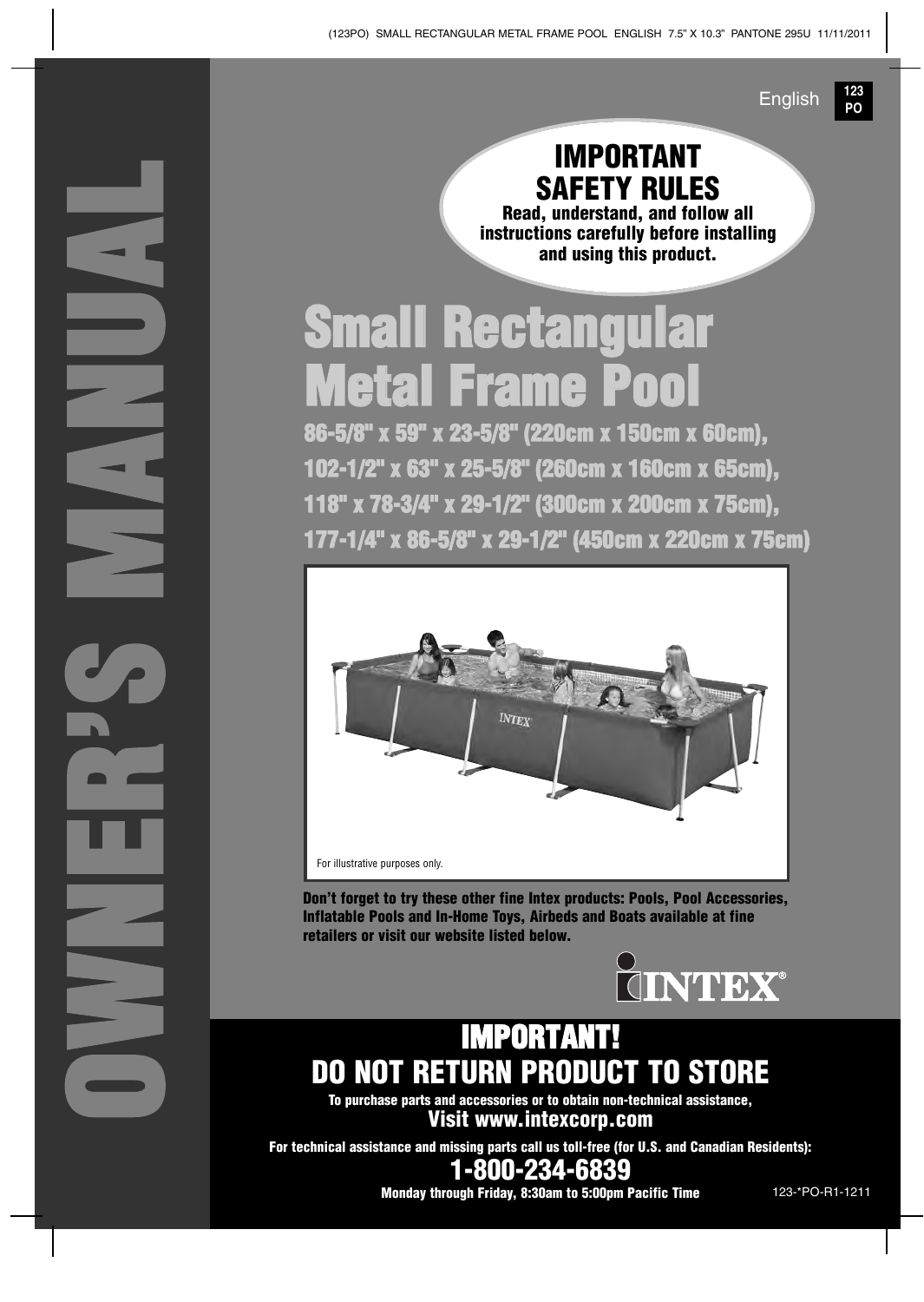**123 PO**

#### *Introduction:*

*Thanks for buying an Intex pool. Please read this manual before setting up your pool. This information will help extend the pool life and make the pool safer for your family's enjoyment. A team of 2-3 people is recommended for pool set up. Additional people will speed up the installation.*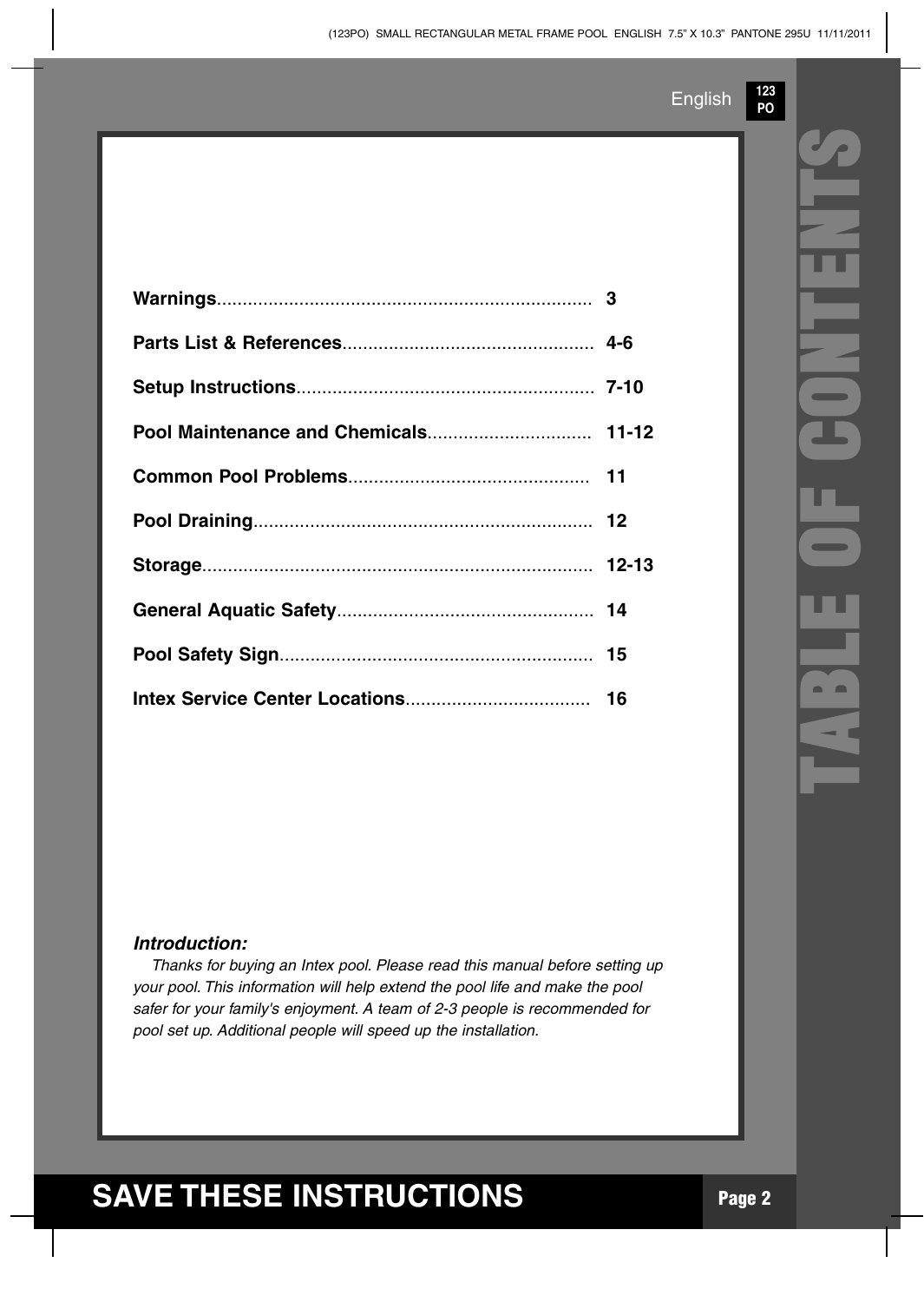**123 PO**

#### **IMPORTANT SAFET ETY RULES**<br>Before Installing and Using

Read, Understand and Follow All Inst ruc tions Ca refu lly

### **WARNING**

- **Continuous and competent adult supervision of children and the disabled is required at all times**.
- Secure all doors, windows and safety barriers to prevent unauthorized, unintentional or unsupervised pool entry.
- Install a safety barrier that will eliminate access to the pool for young children and pets.
- Pool and pool accessories are to be assembled and disassembled by adults only.
- Never dive, jump or slide into an above-ground pool or any shallow body of water.
- Failure to set up pool on flat, level, compact ground or over filling could result in the pool's collapse and the possibility that a person lounging in the pool could be swept out/ejected.
- Do not lean, straddle, or exert pressure on the inflatable ring or top rim as injury or flooding could occur. Do not allow anyone to sit on, climb, or straddle the sides of the pool.
- Remove all toys and flotation devices from, in and around the pool when it is not in use. Objects in the pool attract young children.
- Keep toys, chairs, tables, or any objects that a child could climb on at least four feet (1.22 meters) away from the pool.
- Keep rescue equipment by the pool and clearly post emergency numbers at the phone closest to the pool. Examples of rescue equipment: coast guard approved ring buoy with attached rope, strong rigid pole not less than twelve feet  $(12')$  [3.66m] long.
- Never swim alone or allow others to swim alone.
- Keep your pool clean and clear. The pool floor must be visible at all times from the outside barrier of the pool.
- If swimming at night use properly installed artificial lighting to illuminate all safety signs, ladders, pool floor and walkways.
- Stay away from the pool when using alcohol or drugs/medication.
- Keep children away from pool covers to avoid entanglement, drowning, or other serious injury.
- Pool covers must be completely removed before pool use. Children and adults cannot be seen under a pool cover.
- Do not cover the pool while you or anyone else is in the pool.
- Keep the pool and pool area clean and clear to avoid slips and falls and objects that may cause injury.
- Protect all pool occupants from recreational water illnesses by keeping the pool water sanitized. Don't swallow the pool water. Practice good hygiene.
- All pools are subject to wear and deterioration. Certain types of excessive or accelerated deterioration can lead to an operation failure, and can ultimately cause the loss of large quantities of water from your pool. Therefore, it is very important that you properly maintain your pool on a regular basis.
- This pool is for outdoor use only.
- Empty and store the pool when not in use for a longer period. See storage instructions.
- $\bullet$  All electrical components shall be installed in accordance with Article 680 of the National<br>Electrical Code 1999 (NEC<sup>®</sup>) "Swimming Pools, Fountains and Similar Installations" or its latest approved edition.
- The installer of the vinyl liner shall affix on the original or replacement liner, or on the pool structure, all safety signs in accordance with the manufacturer's instructions. The safety signs shall be placed above the water line.

**POOL BARRIERS AND COVERS ARE NOT SUBSTITUTES FOR CONTINUOUS AND COMPETENT ADULT SUPERVISION. POOL DOES NOT COME WITH A LIFEGUARD. ADULTS ARE THEREFORE REQUIRED TO ACT AS LIFEGUARDS OR WATER WATCHERS AND PROTECT THE LIVES OF ALL POOL USERS, ESPECIALLY CHILDREN, IN AND AROUND THE POOL.**

#### **FAILURE TO FOLLOW THESE WARNINGS MAY RESULT IN PROPERTY DAMAGE, SERIOUS INJURY OR DEATH.**

#### **Advisory:**

Pool owners may need to comply with local or state laws relating to childproof fencing, safety barriers, lighting, and other safety requirements. Customers should contact their local building code enforcement office for further details.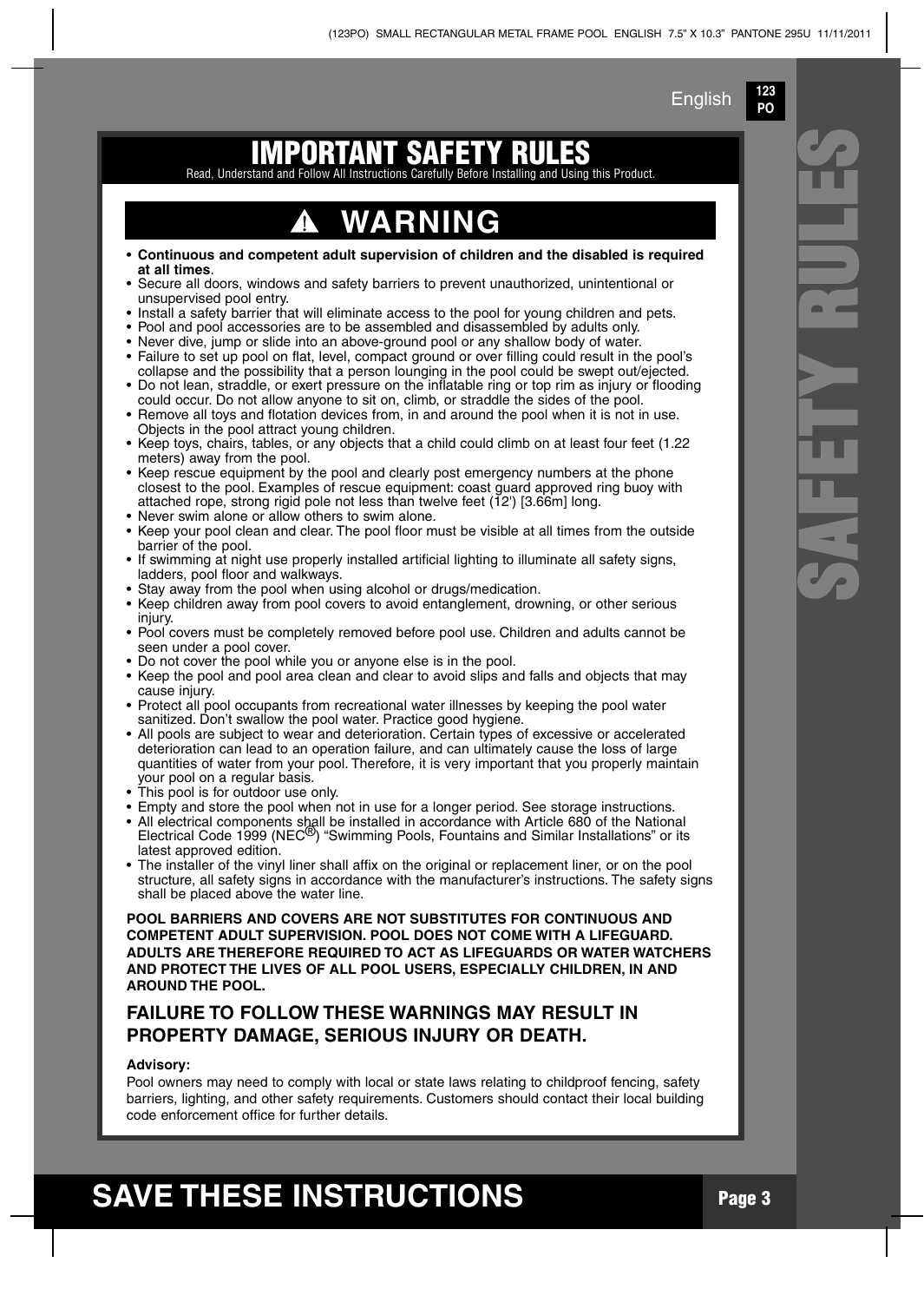**123 PO**

**S**

**A**

**F**

**E**

**T**

**Y R**

**U**

**L**

**E**

**S**

### **IMPORTANT SAFETY RULES**

**Read and follow all safety information and instructions. Keep for future reference.**

**Failure to follow these warnings and instructions can result in serious injury or death to users, especially children.**

### **WARNING**

#### **Prevent Drowning**



- **•** Children, especially children younger than five years, are at high risk of drowning.
- **•** Drowning occurs silently and quickly and can occur in as little as 2 in. (5 cm) of water.
- **•** Keep children in your direct sight, stay close, and actively supervise them when they are in or near this pool and when you are filling and emptying this pool.
- **•** When searching for a missing child, check the pool first, even if child is thought to be in the house.
- Empty pool completely after each use and store the empty pool in such a way that it does not collect water from rain or any other source.

#### **Drowning Risk:**

- Keep unsupervised children from accessing the pool by installing fencing or other approved barrier around all sides of pools. State or local laws or codes may require fencing or other approved barriers. Check state or local laws and codes before setting up pool. Refer to the list of barrier recommendations and guidelines as described in CPSC Publication No. 362.
- Remove pool ladders before leaving the pool. Children as young as 2 years have climbed up ladders and into pools and drowned.
- Do not leave toys inside pool when finished using, since toys and similar items might attract a child to the pool.
- Position furniture (for example, tables, chairs) away from pool and so that children cannot climb on it to gain access to the pool.
- If a filter pump is included with the pool, locate pumps and filters in such a way that children cannot climb on them and gain access to the pool.

#### **Diving Risk:**

• Do not dive into this pool. Diving into shallow water can result in broken neck, paralysis, or death.

#### **Electrocution Risk:**

• Keep all electrical lines, radios, speakers and other electrical appliances away from the pool. • Do not place pool near or under overhead electrical lines.

#### **Suction Risk:**

• If a drain or suction outlet cover is missing or broken, do not use the pool. Suction can cause body part entrapment, hair and jewelry entanglement, evisceration, or drowning. Repair or replace the drain or suction outlet cover before allowing the pool to be used.

#### **First Aid:**

- **•** Keep a working phone and a list of emergency numbers near the pool.
- **•** Become certified in cardiopulmonary resuscitation (CPR). In the event of an

#### emergency, immediate use of CPR can make a life-saving difference.

#### **Select an outdoor location for the pool with the following in mind:**

- **1.** The area where the pool is to be set up must be **absolutely flat and level. Do not** set up the pool on a slope or inclined surface.
- **2.** The ground surface must be compacted and firm enough to withstand the pressure and weight of a fully set up pool. **Do Not** set up the pool on mud, sand, soft or loose soil condition, deck, platform, concrete, asphalt or any other hard surfaces.
- **3.** The pool requires at least 4 feet of space all around pool from objects that a child could climb on to gain access to the pool.
- **4.** Pool will kill the grass. Splash out could damage vegetation. Certain types of grass such as St. Augustine and Bermuda, may grow through the liner.
- **5.** The area shall also facilitate drainage of the pool water after each use and/or for long term pool storage.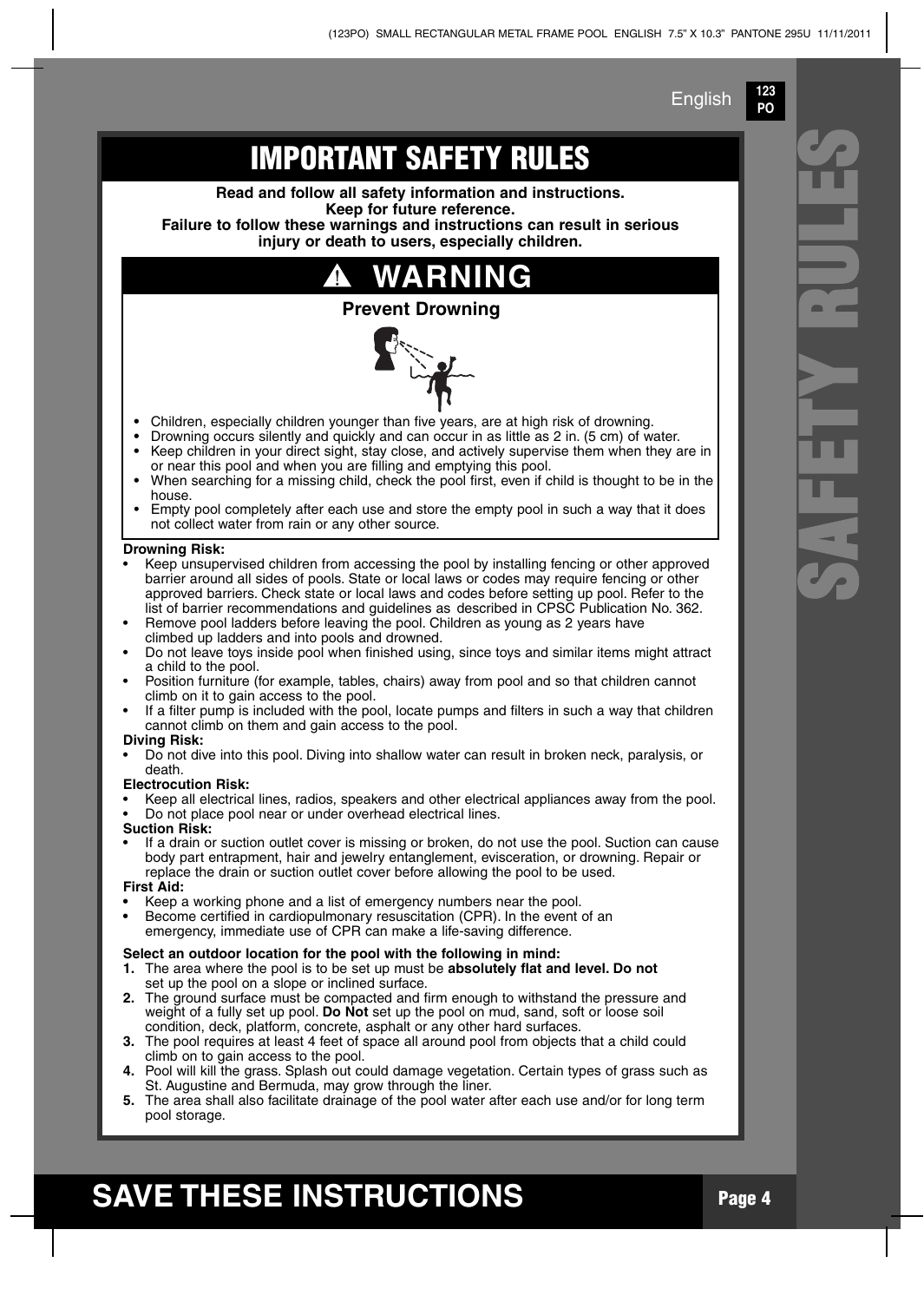**123 PO**

#### Barriers for Residential Swimming Pool Guidelines:

An outdoor swimming pool, including an inground, aboveground, or onground pool, hot tub, or spa, should be provided with a barrier which complies with the following:

- **1.** The top of the barrier should be at least 48 inches above grade measured on the side of the barrier which faces away from the swimming pool. The maximum vertical clearance between grade and the bottom of the barrier should be 4 inches measured on the side of the barrier which faces away from the swimming pool. Where the top of the pool structure is above grade, such as an aboveground pool, the barrier may be at ground level, such as the pool structure, or mounted on top of the pool structure. Where the barrier is mounted on top of the pool structure, the maximum vertical clearance between the top of the pool structure and the bottom of the barrier should be 4 inches.
- **2.** Openings in the barrier should not allow passage of a 4-inch diameter sphere.
- **3.** Solid barriers, which do not have openings, such as a masonry or stone wall, should not con tain indentations or protrusions except for normal construction tolerances and tooled masonry joints.
- **4.** Where the barrier is composed of horizontal and vertical members and the distance between the tops of the horizontal members is less than 45 inches, the horizontal members should be located on the swimming pool side of the fence. Spacing between vertical members should not exceed 1-3/4 inches in width. Where there are decorative cutouts, spacing within the cutouts should not exceed 1-3/4 inches in width.
- **5.** Where the barrier is composed of horizontal and vertical members and the distance between the tops of the horizontal members is 45 inches or more, spacing between vertical members should not exceed 4 inches. Where there are decorative cutouts, spacing within the cutouts should not exceed 1-3/4 inches in width.
- **6.** Maximum mesh size for chain link fences should not exceed 1-1/4 inch square unless the fence is provided with slats fastened at the top or the bottom which reduce the openings to no more than 1-3/4 inches.
- **7.** Where the barrier is composed of diagonal members, such as a lattice fence, the maximum opening formed by the diagonal members should be no more than 1-3/4 inches.
- **8.** Access gates to the pool should comply with Section I, Paragraphs 1 through 7, and should be equipped to accommodate a locking device. Pedestrian access gates should open outward, away from the pool, and should be self-closing and have a self latching device. Gates other than pedestrian access gates should have a self-latching device. Where the release mechanism of the self-latching device is located less than 54 inches from the bottom of the gate, (a) the release mechanism should be located on the pool side of the gate at least 3 inches below the top of the gate and (b) the gate and barrier should have no opening greater than 1/2 inch within 18 inches of the release mechanism.
- **9.** Where a wall of a dwelling serves as part of the barrier, one of the following should apply: **(a)** All doors with direct access to the pool through that wall should be equipped with an alarm which produces an audible warning when the door and its screen, if present, are opened. The alarm should sound continuously for a minimum of 30 seconds within 7 seconds after the door is opened. Alarms should meet the requirements of UL 2017 General- Purpose Signaling Devices and Systems, Section 77. The alarm should have a minimum sound pressure rating of 85 dBA at 10 feet and the sound of the alarm should be distinctive from other household sounds, such as smoke alarms, telephones, and door bells. The alarm should automatically reset under all conditions. The alarm should be equipped with manual means, such as touchpads or switches, to temporarily deactivate the alarm for a single opening of the door from either direction. Such deactivation should last for no more than 15 seconds. The deactivation touchpads or switches should be located at least 54 inches above the threshold of the door.
	- **(b)** The pool should be equipped with a power safety cover which complies with ASTM F1346-91 listed below.
	- **(c)** Other means of protection, such as self-closing doors with self-latching devices, are acceptable so long as the degree of protection afforded is not less than the protection afforded by (a) or (b) described above.
- **10.**Where an aboveground pool structure is used as a barrier or where the barrier is mounted on top of the pool structure, and the means of access is a ladder or steps, then (a) the ladder to the pool or steps should be capable of being secured, locked or removed to prevent access, or (b) the ladder or steps should be surrounded by a barrier. When the ladder or steps are secured, locked, or removed, any opening created should not allow the passage of a 4-inch diameter sphere.

Barriers should be located so as to prohibit permanent structures, equipment or similar objects from being used to climb the barriers.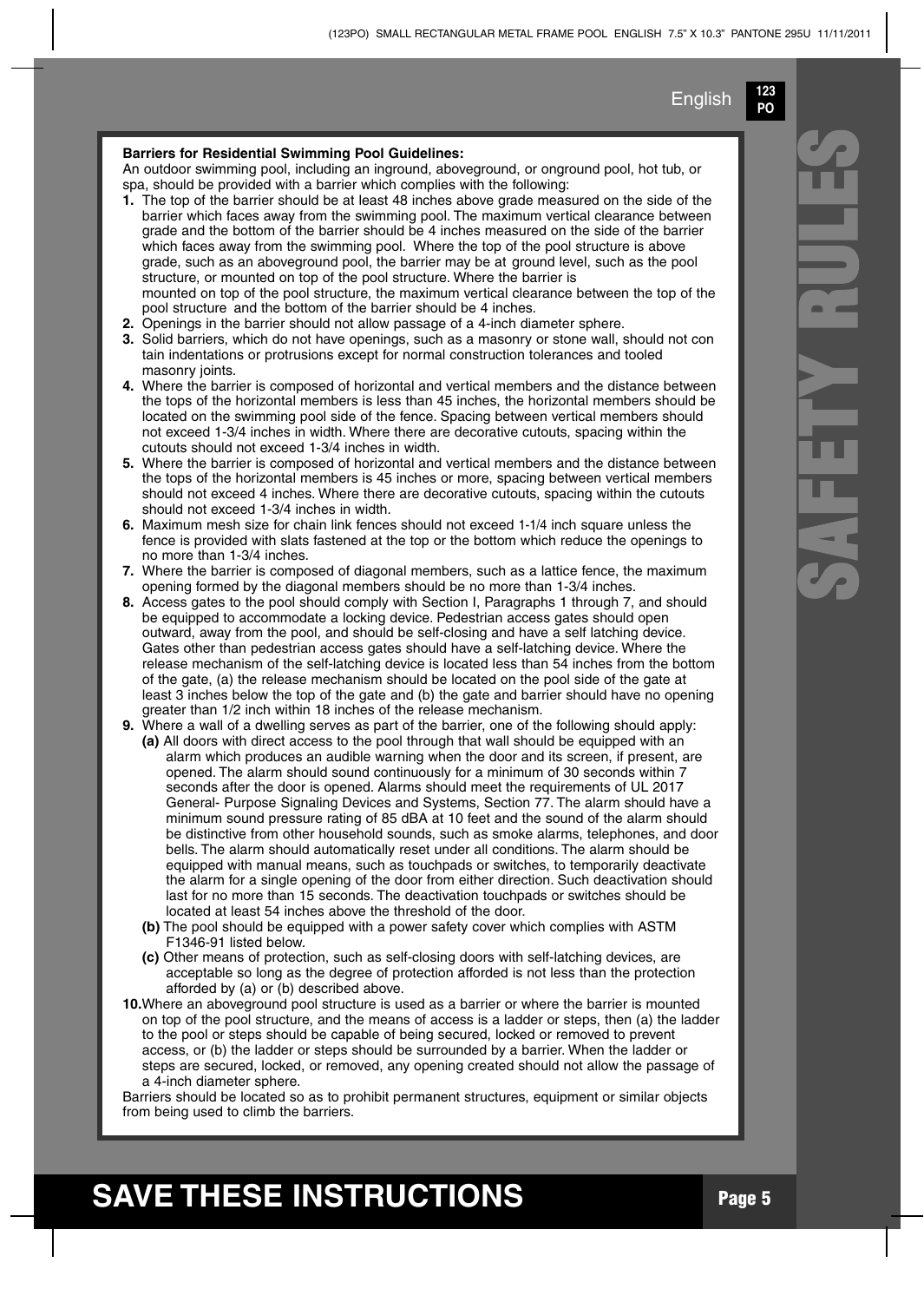#### (123PO) SMALL RECTANGULAR METAL FRAME POOL ENGLISH 7.5" X 10.3" PANTONE 295U 11/11/2011

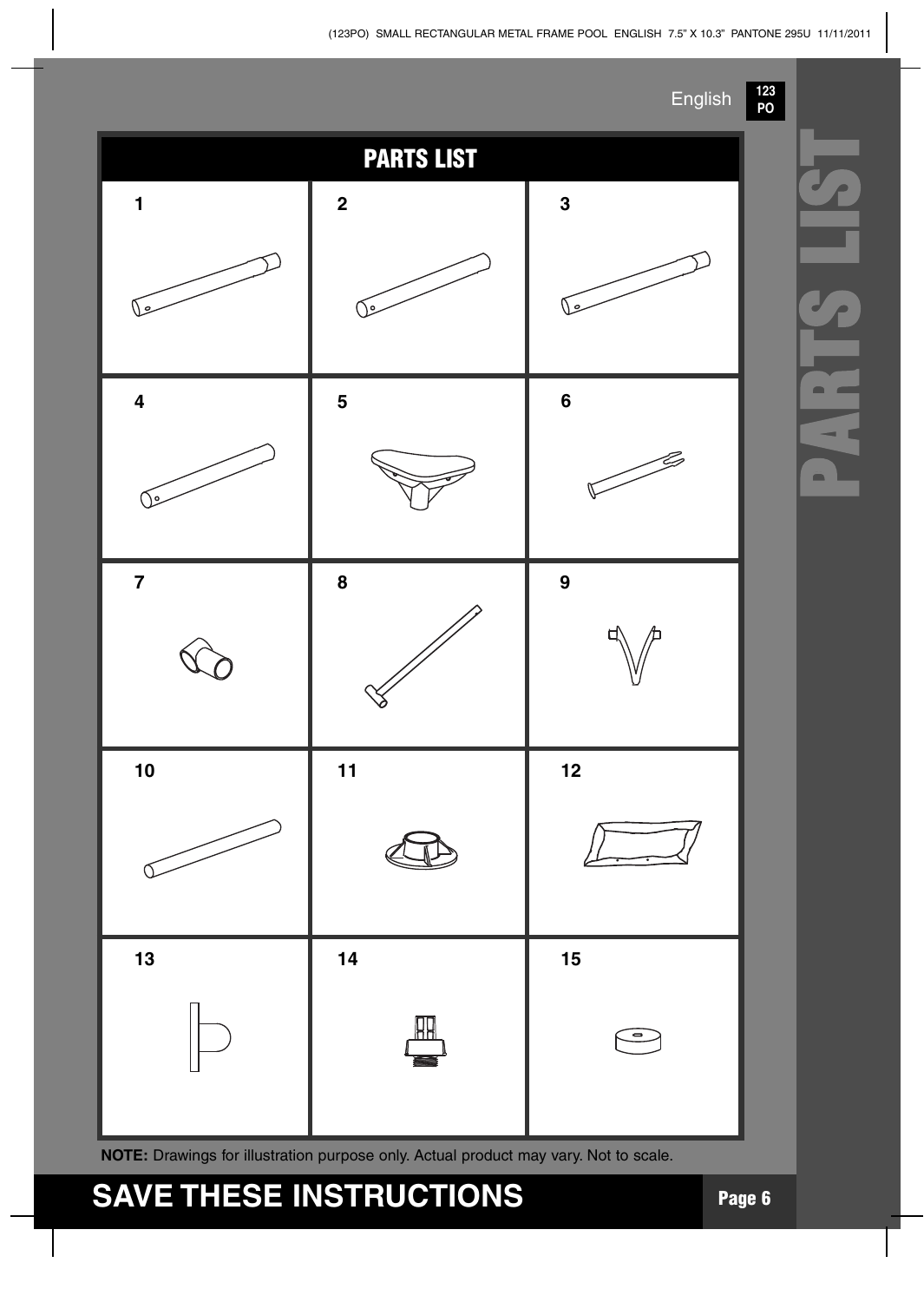**123 PO**

### **PARTS REFERENCE E**

Before assembling your product, please take a few minutes to check the contents and become familiar with all the parts.



**NOTE:** Drawings for illustration purpose only. Actual product may vary. Not to scale.

# **RTS R EFERENC**

**P**

**A**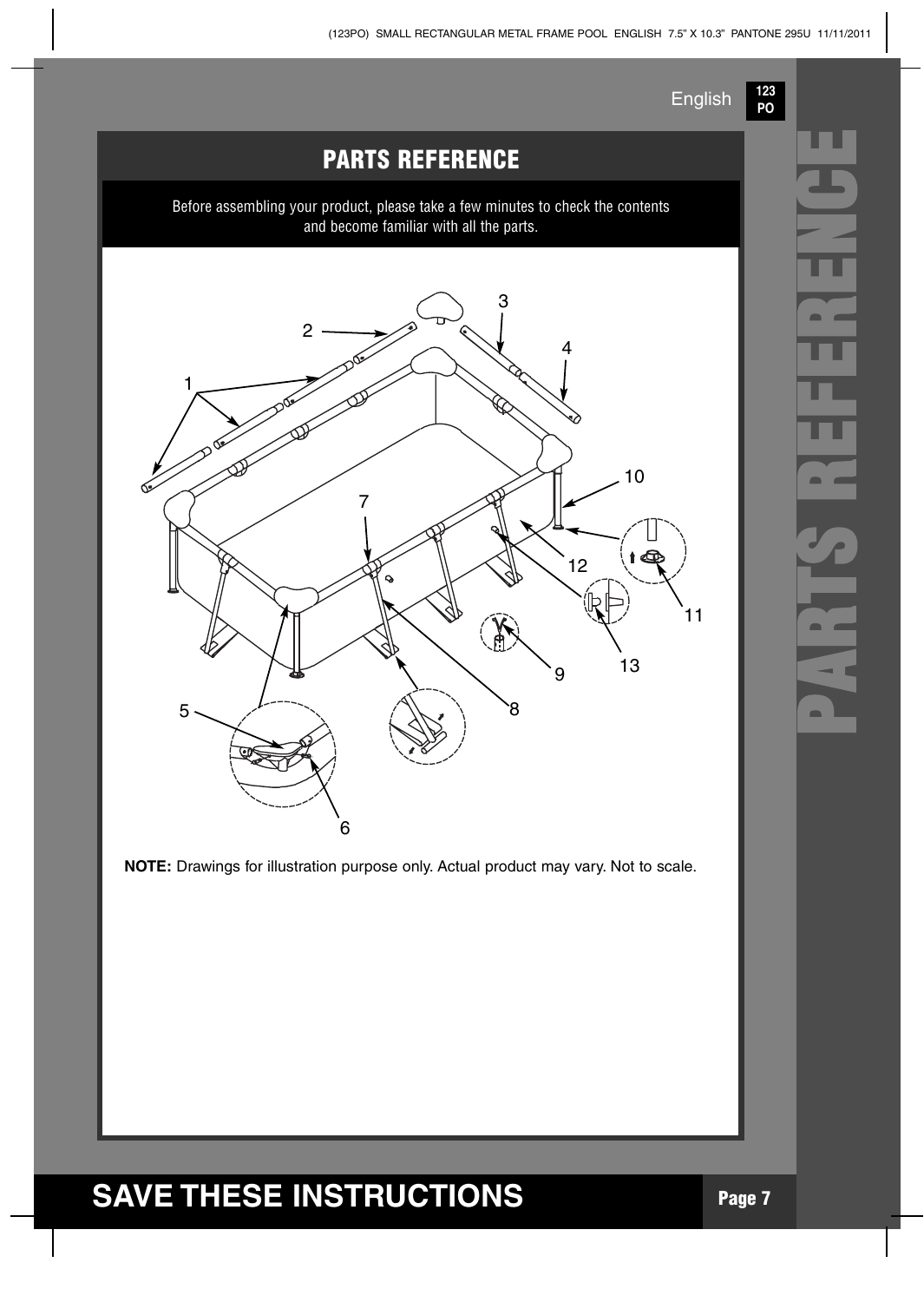|                |                                                             |                          |                     |                     |                     |                                       |                    |           |                                                        |            |                     |                      |                         |                                                                                    |                         |                          | <b>PARTS REFERENCE</b>                                      |                |                          |                     |                        |                     |                                        |                    |                |                                                             |            |                            |                      |                                       |                                                        |                |                                  |  |
|----------------|-------------------------------------------------------------|--------------------------|---------------------|---------------------|---------------------|---------------------------------------|--------------------|-----------|--------------------------------------------------------|------------|---------------------|----------------------|-------------------------|------------------------------------------------------------------------------------|-------------------------|--------------------------|-------------------------------------------------------------|----------------|--------------------------|---------------------|------------------------|---------------------|----------------------------------------|--------------------|----------------|-------------------------------------------------------------|------------|----------------------------|----------------------|---------------------------------------|--------------------------------------------------------|----------------|----------------------------------|--|
|                | 177-1/4" x 86-5/8" x 29-1/2"<br>(450cm x 220cm x 75cm)      | ဖ                        | $\mathbf{a}$        | $\sim$              | $\sim$              | 4                                     | $\overline{C}$     | ∞         | $\infty$                                               | $\infty$   | 4                   | 4                    | $\mathrel{\mathsf{--}}$ | ო                                                                                  | $\mathrel{\mathsf{--}}$ |                          | $177 - 1/4$ " x 86-5/8" x 29-1/2"<br>(450cm x 220cm x 75cm) |                | 10951                    | 10956               | 10961                  | 10966               | 10573                                  | 10574              | 10967          | 10970                                                       | 10313      | 10563                      | 10576                | 11218                                 | 10127                                                  | 10184          | 10649                            |  |
| QUANTITIES     | (300cm x 200cm x 75cm)<br>$118"$ x 78-3/4" x 29-1/2"        | 4                        | $\sim$              | И                   | N                   | 4                                     | $\tilde{c}$        | ဖ         | ဖ                                                      | ဖ          | 4                   | 4                    |                         | ω                                                                                  | ↽                       | $\mathbf{\tau}$          | (300cm x 200cm x 75cm)<br>$118"$ x 78-3/4" x 29-1/2"        | SPARE PART NO. | 10949                    | 10954               | 10959                  | 10964               | 10573                                  | 10574              | 10967          | 10970                                                       | 10313      | 10563                      | 10576                | 10944                                 | 10127                                                  | 10184          | 10649                            |  |
| SIZE &<br>POOL | (260cm x 160cm x 65cm)<br>$102 - 1/2$ " x 63" x 25-5/8"     | 4                        | $\sim$              |                     | 10 IN               | 4                                     | $\overline{C}$     | ဖ         | G                                                      | G          | 4                   | 4                    |                         | ო                                                                                  | $\mathbf{\tau}$         | $\mathbf -$              | (260cm x 160cm x 65cm)<br>102-1/2" x 63" x 25-5/8"          |                | 10948                    | 10953               | 10958                  | 10963               | 10573                                  | 10574              | 10967          | 10969                                                       | 10313      | 10557                      | 10576                | 10943                                 | 10127                                                  | 10184          | 10649                            |  |
|                | $220cm \times 150cm \times 60cm$<br>86-5/8" x 59" x 23-5/8" | 4                        | N                   | N                   | $\mathbf{\Omega}$   | 4                                     | $\tilde{c}$        | ဖ         | $\circ$                                                | G          | 4                   | 4                    | ↽                       | ω                                                                                  | $\mathbf -$             | $\overline{\phantom{0}}$ | (220cm x 150cm x 60cm)<br>86-5/8" x 59" x 23-5/8"           |                | 10947                    | 10952               | 10947                  | 10952               | 10573                                  | 10574              | 10967          | 10968                                                       | 10313      | 10628                      | 10576                | 10942                                 | 10127                                                  | 10184          | 10649                            |  |
|                | RIPTION<br><b>DESCI</b>                                     | HORIZONTAL BEAM (A)      | HORIZONTAL BEAM (B) | HORIZONTAL BEAM (C) | HORIZONTAL BEAM (D) | R SEAT<br>CORNE<br>CORNER JOINT (WITH | PIN (WITH 2 EXTRA) | TNIOL "T" | LEG (SPRING PIN INCLUDED)<br>"INVERTED T" SIDES SUPPOR | SPRING PIN | VERTICAL CORNER LEG | VERTICAL LEG END CAP | P INCLUDED)<br>රි       | EXTRA)<br>$\overline{a}$<br><u>HIM) ONTI ENGEN MATA S</u><br>DOOT TIMEB (DBVM MYDO | DRAIN CONNECTOR         | DRAIN VALVE CAP          | <b>RIPTION</b><br><b>DESCI</b>                              |                | HORIZONTAL BEAM (A)      | HORIZONTAL BEAM (B) | HORIZONTAL BEAM (C)    | HORIZONTAL BEAM (D) | R SEAT)<br>CORNE<br>CORNER JOINT (WITH | PIN (WITH 2 EXTRA) | TNIOL "T"      | (SPRING PIN INCLUDED)<br>T LEG<br>"INVERTED T" SIDES SUPPOR | SPRING PIN | <b>VERTICAL CORNER LEG</b> | VERTICAL LEG END CAP | POOL LINER (DRAIN VALVE CAP INCLUDED) | 1 EXTRA<br>STRAINER HOLE PLUG (WITH<br>DRAIN CONNECTOR |                | <b>CAP</b><br><b>DRAIN VALVE</b> |  |
|                | REF. NO.                                                    | $\overline{\phantom{0}}$ |                     | ∾∣ಌ∣                | 4                   | ம                                     |                    | ∞l ⊳      | $\infty$                                               | ၜ          | $\frac{1}{2}$       | Ξ                    | 위                       | 13                                                                                 | $\frac{1}{4}$           | $\frac{15}{2}$           | REF. NO.                                                    |                | $\overline{\phantom{m}}$ |                     | $\omega$   $\omega$  4 |                     | ம                                      | $\circ$            | $\overline{ }$ | $\infty$                                                    | $\infty$   | $\tilde{c}$                | Ξ                    | 으                                     | $\frac{1}{2}$                                          | $\overline{4}$ | Ю                                |  |

# **SAVE THESE INSTRUCTIONS Page <sup>8</sup>**

**123 PO** English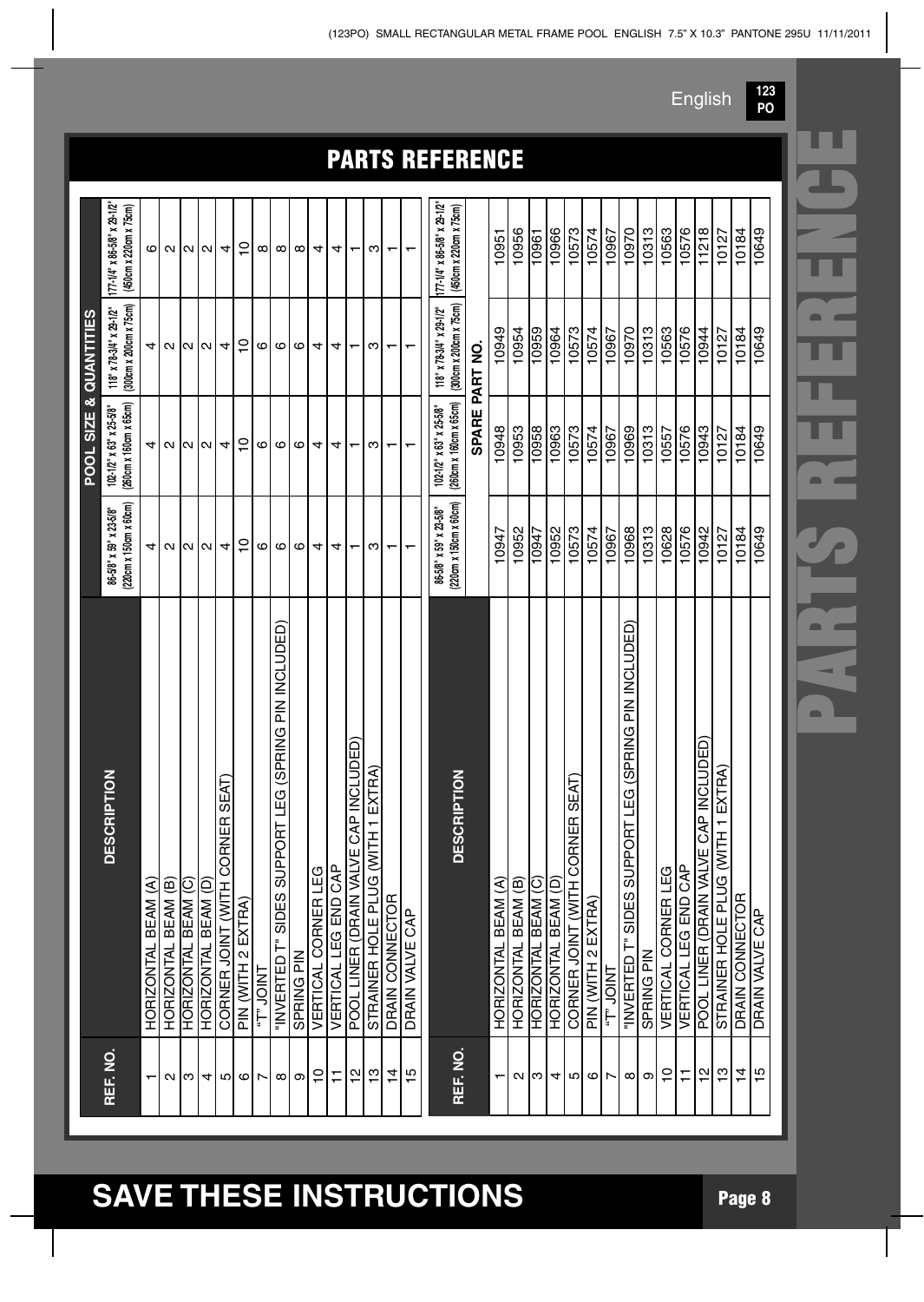**123 PO**

### **POOL SETUP**

#### **IMPORTANT SITE SELECTION AND GROUND PREPARATION INFORMATION**

## **WARNING**

- **• The pool location must allow you to secure all doors, windows, and safety barriers to prevent unauthorized, unintentional or unsupervised pool entry.**
- **• Install a safety barrier that will eliminate access to the pool for young children and pets.**
- **• Failure to set up the pool on flat, level, compact ground and to assemble, and fill with water in accordance with the following instructions could result in the pool's collapse or the possibility that a person lounging in the pool could be swept out/ejected, resulting in serious injury or property damage.**
- **• Risk of electric shock: connect the filter pump only to a grounding type receptacle protected by a ground-fault circuit interrupter (GFCI). To reduce the risk of an electric shock, do not use extension cords, timers, plug adapters or converter plugs to connect the pump to electric supply. Always provide a properly located outlet. Locate the cord where it cannot be damaged by lawn mowers, hedge trimmers, and other equipment. See Filter Pump manual for additional warnings and instructions.**

#### **Select an outdoor location for the pool with the following requirements in mind:**

- **1.** The area where the pool is to be set up must be **absolutely flat and level.** Do not set up the pool on a slope or inclined surface.
- **2.** The ground surface must be compacted and firm enough to withstand the pressure and weight of a fully set up pool. **Do Not** set up the pool on mud, sand, soft or loose soil conditions.
- **3. Do Not** set up the pool on a deck, balcony or platform.
- **4.** The pool requires at least 5 6 feet (1.5 2.0 m) of space all around pool from objects that a child could climb on to gain access to the pool.
- **5.** The chlorinated poolwater could damage the surrounding vegetation. Certain types of grass such as St. Augustine and Bermuda, may grow through the liner. Grass growing through the liner it is not a manufacture defect and is not covered under warranty.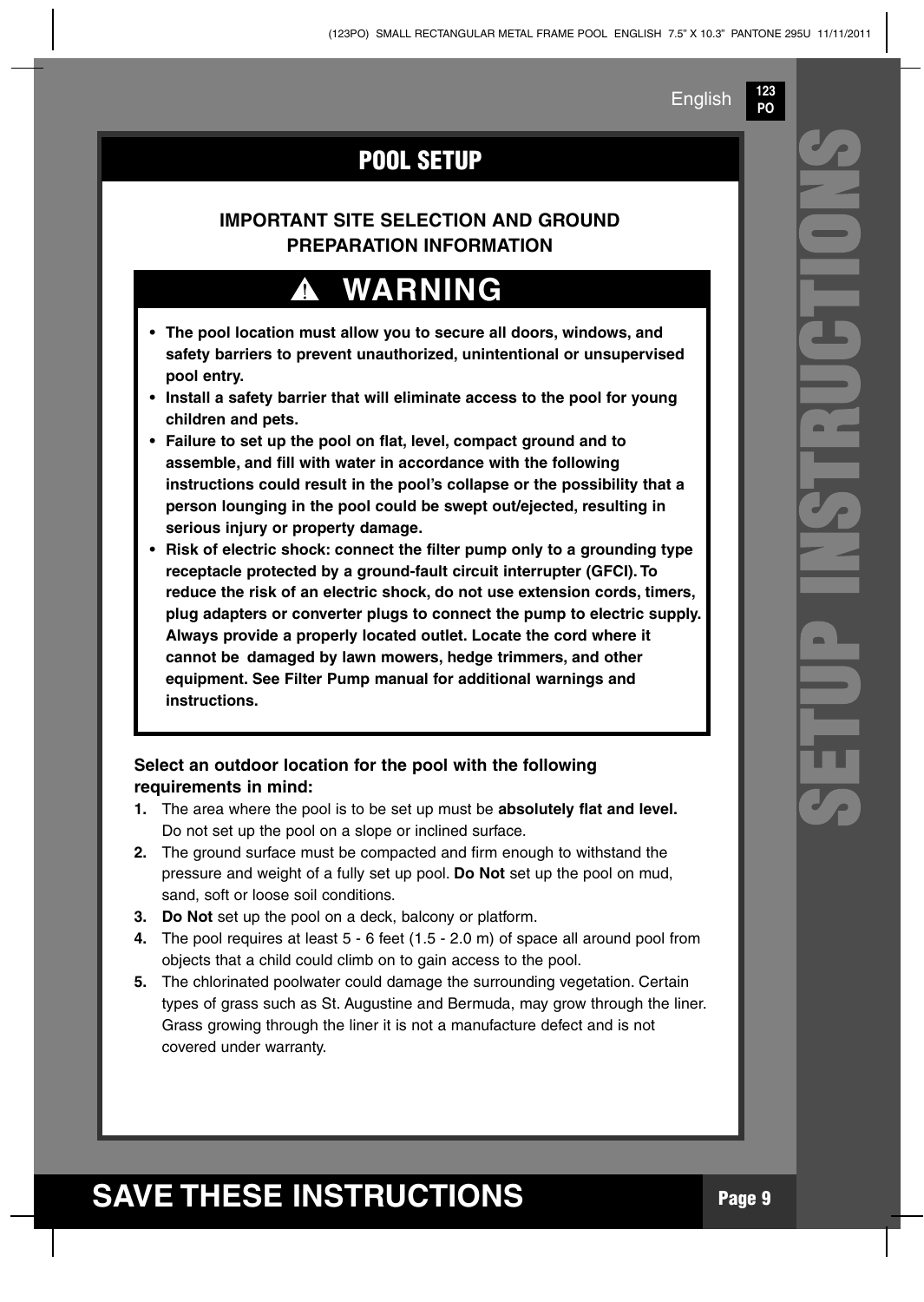**123 PO**

### **POOL SETUP (continued)**

You may have purchased this pool with the Intex Krystal Clear™ filter pump. The pump has its own separate set of installation instructions. First assemble your pool unit and then set up the filter pump.

Estimated assembly time 30 minutes. (Note the assembly time is only approximate and individual assembly experience may vary.)

- **1.** Find a flat, level location that is free and clear of stones, branches or other sharp objects that may puncture the pool liner or cause injury.
	- Open the carton containing the liner, joints, legs, etc., very carefully as this carton can be used to store the pool during the winter months or when not in use.
	- Remove the liner **(12)** from carton and spread it out over the ground cloth with the drain valve towards the draining area. Place the drain valve away from the house. Spread it out completely with its edges being at least 5 - 6' (1.5 - 2.0 m) from any

obstacle such as walls, fences, trees, etc. Open it up to warm it in the sun. This warming will make installation easier. Be sure to face the end with the 2 hose connectors towards the electrical power source.

**IMPORTANT: Always set up the pool unit with at least 2 persons. Do not drag the liner across the ground as this can cause liner damage and pool leakage (see drawing 1).**



- During the setup of the pool liner, point the hose connections or openings in the direction of the electric power source. The outer edge of the pool should be within reach of the pump's electrical connection.
- **2.** Remove all the parts from the carton(s) and place them on the ground in the location where they are to be assembled. Check the parts listing and be sure all the pieces to be assembled are accounted for (see drawings 2.1 & 2.2).

**IMPORTANT: Do not start assembly if any pieces are missing. For replacement pieces call the Consumer Service telephone number in your area.**

After all pieces are accounted for, move the pieces away from the liner for of installation.



### **SAVE THESE INSTRUCTIONS Page <sup>10</sup>**

**S**

**E**

**T**

**U**

**P I**

**N**

**S**

**T**

**R**

**U**

**C**

**T**

**O**

**N**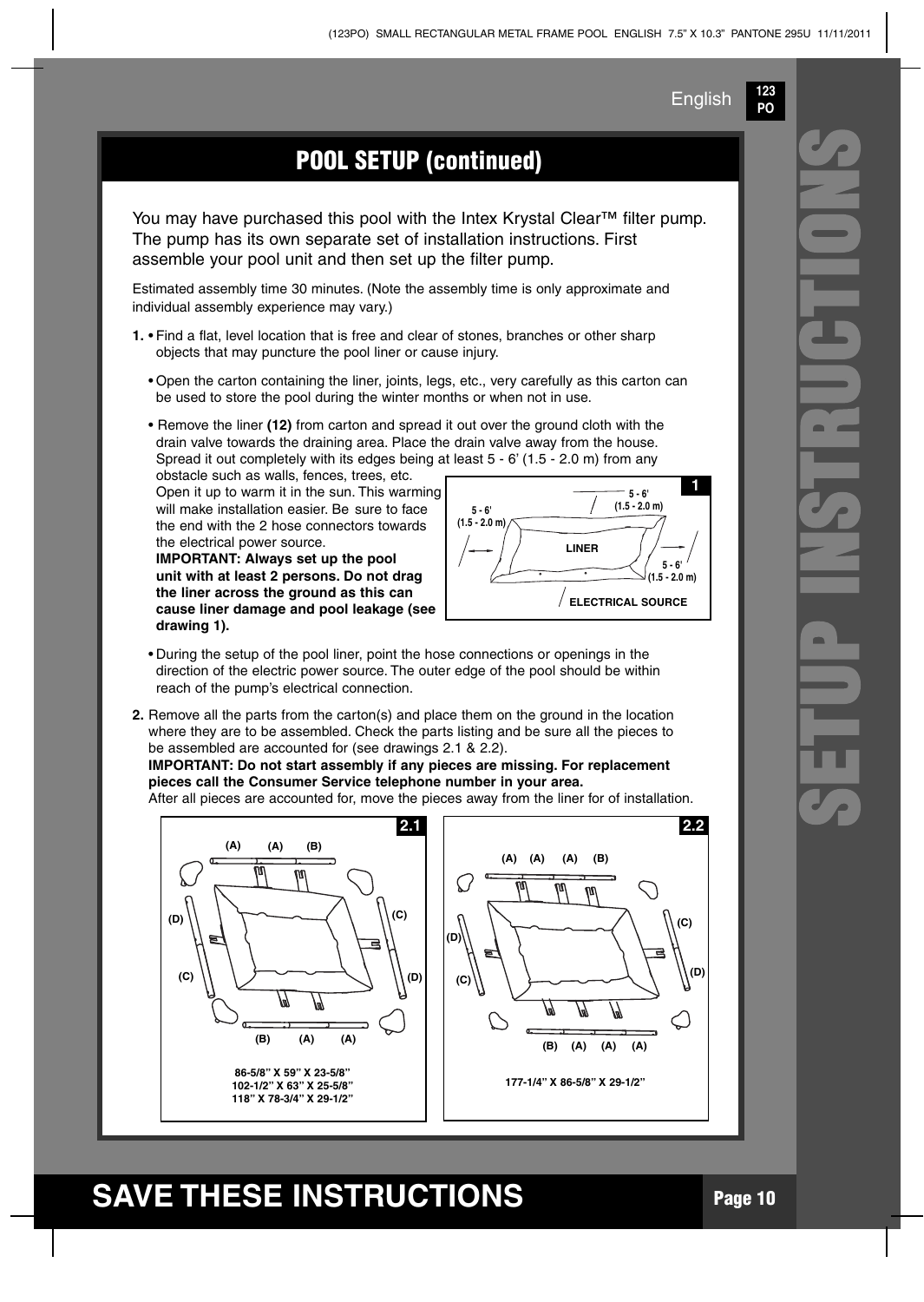**123 PO**

### **POOL SETUP** (continued)

**3.** Starting with one side, slide the "A" beams first into the sleeve openings located in each corner. Continue with "B" beam snapping into the "A" beam. Insert the beam through the "T" joint at each liner sleeve middle opening (see drawing 3). Continue inserting all "A-B & C-D" beams into the sleeve openings. Start the "C-D" combination for pool's short sides by inserting the "C" beam first into the opening. The combinations for beams are different for different sizes of pools, see the chart below for detail.



| Size of Pool                                        | No. of "Inverted T"<br>sides support leg<br>on longer side | No. of "Inverted T"<br>sides support Leg<br>on shorter side | Horizontal Beam<br>Combinations<br>on longer side | Horizontal Beam<br>Combinations<br>on shorter side |
|-----------------------------------------------------|------------------------------------------------------------|-------------------------------------------------------------|---------------------------------------------------|----------------------------------------------------|
| 86-5/8" x 59" x 23-5/8" (220cm x 150cm x 60cm)      |                                                            |                                                             | $A - A - B$                                       | $C-D$                                              |
| 102-1/2" x 63" x 25-5/8" (260cm x 160cm x 65cm)     | 2                                                          |                                                             | $A - A - B$                                       | $C-D$                                              |
| 118" x 78-3/4" x 29-1/2" (300cm x 200cm x 75cm)     | 2                                                          |                                                             | $A - A - B$                                       | $C-D$                                              |
| 177-1/4" x 86-5/8" x 29-1/2" (450cm x 220cm x 75cm) | 3                                                          |                                                             | $A-A-A-B$                                         | $C-D$                                              |

- **4.** Connect the corner joints **(5)** to the horizontal beams at 4 corners. Secure the joints with the pins **(6)** by inserting them into the pre-drilled holes (see drawing 4).
- **5.** Connect the vertical corner legs **(10)** to the corner top rail joints **(5)** (see drawings 5 & 6).
- **6.** Attached the leg's end cap **(11)** to the bottom of the vertical legs **(10)** (see drawings 5 & 6).



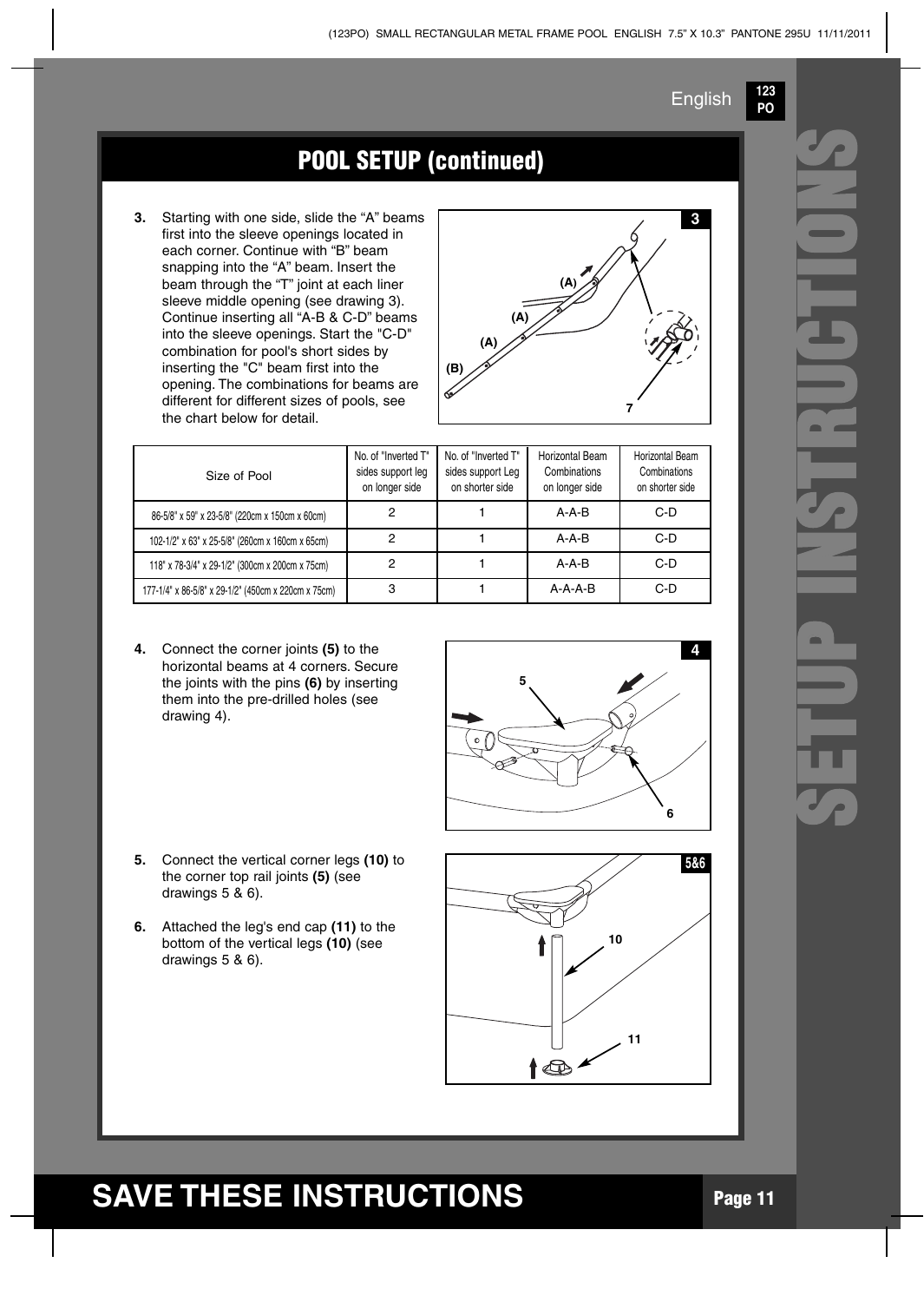**123 PO**

### **POOL SETUP (continued)**

- **7.** Pull the restrainer straps out from under the liner. Stretch the restrainer straps towards the matching sides support legs. Hook the respective sleeves of the restrainer strap to the base of the sides support legs **(8)** (see drawings 7 & 8).
- **8.** Connect the "Inverted T" sides support legs **(8)** to the "T" joints **(7)** (see drawings 7 & 8).



- **9.** If pool was purchased without a filter pump, use 2 of the 3 plugs provided and plug them into the optional black filter pump outlets from the inside of the pool so water will not leak out while filling.
- **10.** Before filling the pool with water, ensure that the drain plug inside the pool is closed and that the drain cap on the outside is screwed on tightly. Fill the pool with no more than 1 inch (2.5 cm) of water. Check to see whether the water is level. **IMPORTANT: If the water in the pool flows to one side, the pool is not completely level. Setting up the pool on unleveled ground will cause the pool to tilt resulting in the sidewall material to bulge and a potential collapse of the pool. If the pool is**

**not completely level, you must drain the pool, level the area and re-fill the pool, following the above directions.**

Smooth out the remaining wrinkles (from inside the pool) by pushing out where the pool floor and pool sides meet. Or (from outside pool) reach under the pool side of the pool, grasp the pool floor and pull it out.

- **11.** Fill the pool with water up to just below the sleeve line. (see drawings 9).
- **12. Posting aquatic safety signs** Select a highly visible area near the pool to post the Danger No Diving or Jumping sign included later in this manual.



### **IMPORTANT**

**Before allowing anyone to use the pool, hold a family meeting. Establish a set of rules that include, at a minimum, the important safety rules and general aquatic safety information in this manual. Review these rules on a regular basis and with all users of the pool including guests.**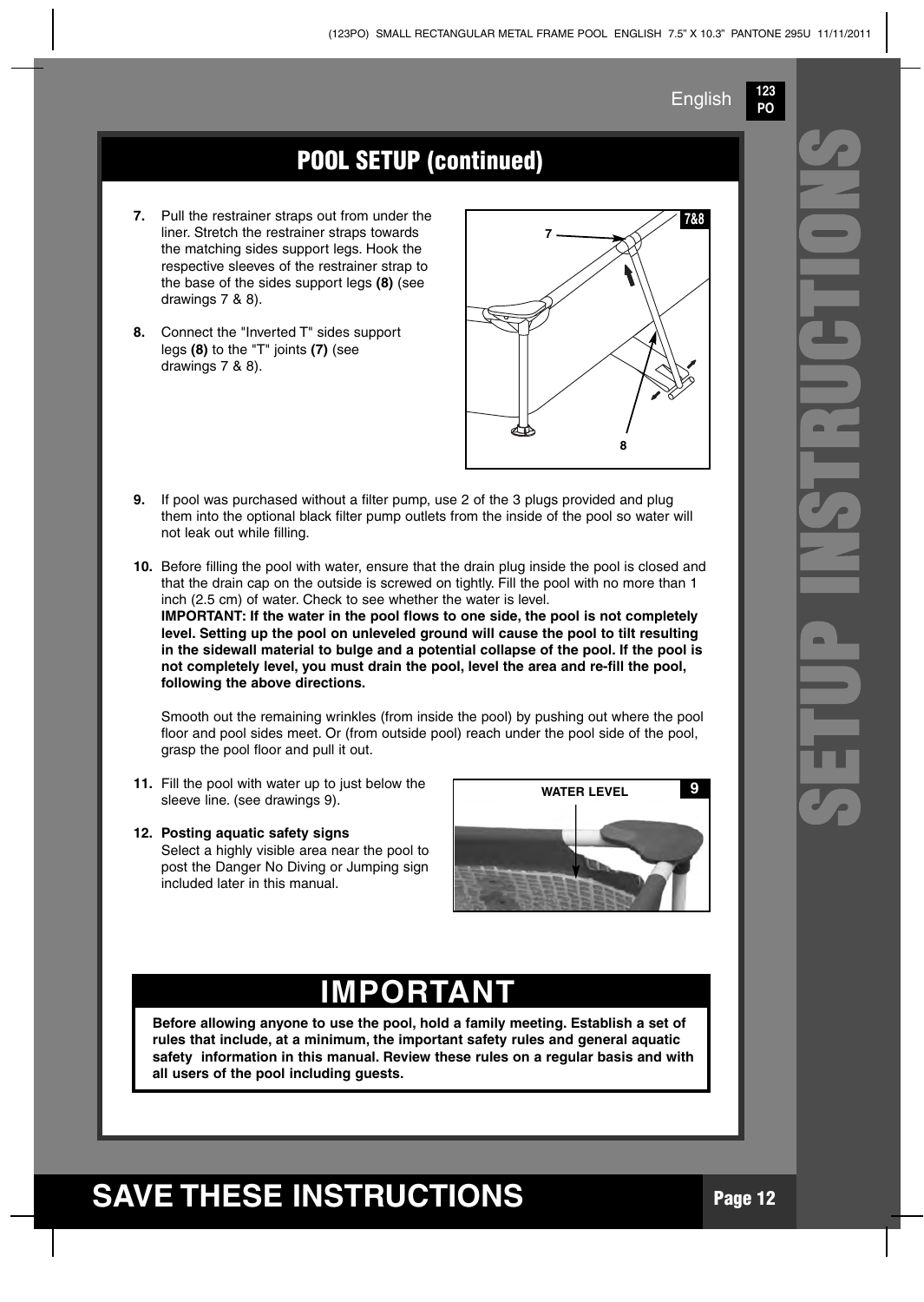**123 PO**

**M**

**A**

**N**

**T**

**E**

**N**

**A**

**N**

**C**

**E**

### **POOL MAINTENANCE & CHEMICALS**

# **WARNING**

#### **REMEMBER TO**

- **• Protect all pool occupants from possible water-related illnesses by keeping the pool water clean and sanitized. Do not swallow the pool water. Always practice good hygiene.**
- **• Keep your pool clean and clear. The pool floor must be visible at all times from the outside barrier of the pool.**
- **• Keep children away from pool covers to avoid entanglement, drowning, or other serious injury.**

#### **Water maintenance**

**The maintenance of a proper water balance through appropriate use of sanitizers is the single most important factor in maximizing the life and appearance of the liner as well as ensuring clean, healthy and safe water. Proper technique is important for water testing and treating the pool water. See your pool professional for chemical, test kits and testing procedures. Be sure to read and follow the written instructions from the chemical manufacturer.**

- **1**. Never let chlorine come into contact with the liner if it is not completely dissolved. Dissolve granular or tablet chlorine first in a bucket of water, then add it to the pool water. Likewise with liquid chlorine; mix it immediately and thoroughly with the pool water.
- **2**. Never mix chemicals together. Add chemicals to the pool water separately. Thoroughly dissolve each chemical before adding another one to the water.
- **3**. An Intex pool skimmer and an Intex pool vacuum are available to assist in maintaining clean pool water. See your pool dealer for these pool accessories.
- **4**. Do not use a pressure washer to clean the pool.

| <b>PROBLEM</b>                                      | <b>DESCRIPTION</b>                                                                                                 | <b>CAUSE</b>                                                                                                    | <b>SOLUTION</b>                                                                                                                                             |
|-----------------------------------------------------|--------------------------------------------------------------------------------------------------------------------|-----------------------------------------------------------------------------------------------------------------|-------------------------------------------------------------------------------------------------------------------------------------------------------------|
| <b>ALGAE</b>                                        | • Greenish water<br>• Green or black spots<br>on pool liner.<br>• Pool liner is slippery<br>and/or has a bad odor. | • Chlorine and pH level<br>need adjustment.                                                                     | Super chlorinate with shock<br>treatment. Correct pH to your<br>pool store's recommended level.<br>• Vacuum pool bottom.<br>Maintain proper chlorine level. |
| <b>COLORED</b><br><b>WATER</b>                      | • Water turns blue.<br>brown, or black when<br>first treated with<br>chlorine.                                     | Copper, iron or<br>٠<br>manganese in water<br>being oxidized by the<br>added chlorine.                          | • Adjust pH to recommended<br>level<br>• Run filter until water is clear<br>Replace cartridge frequently.                                                   |
| <b>FLOATING</b><br><b>MATTER IN</b><br><b>WATER</b> | Water is cloudy or<br>٠<br>milky.                                                                                  | • "Hard water" caused by a<br>too high pH level.<br>• Chlorine content is low.<br>Foreign matter in water.<br>٠ | Correct the pH level. Check with<br>your pool dealer for advice.<br>• Check for proper chlorine level.<br>Clean or replace your filter<br>cartridge.        |
| <b>CHRONIC LOW</b><br><b>WATER LEVEL</b>            | • Level is lower than<br>on previous day.                                                                          | • Rip or hole in pool liner<br>or hoses.                                                                        | Repair with patch kit.<br>Finger tighten all caps.<br>٠<br>Replace the hoses.                                                                               |
| <b>SEDIMENT ON</b><br>POOL BOTTOM                   | • Dirt or sand on pool<br>floor.                                                                                   | • Heavy use, getting in<br>and out of pool.                                                                     | Use Intex pool vacuum to<br>٠<br>clean bottom of pool.                                                                                                      |
| <b>SURFACE</b><br><b>DEBRIS</b>                     | • Leaves, insects etc.                                                                                             | • Pool too close to trees.                                                                                      | • Use Intex pool skimmer.                                                                                                                                   |

### **TROUBLESHOOTING**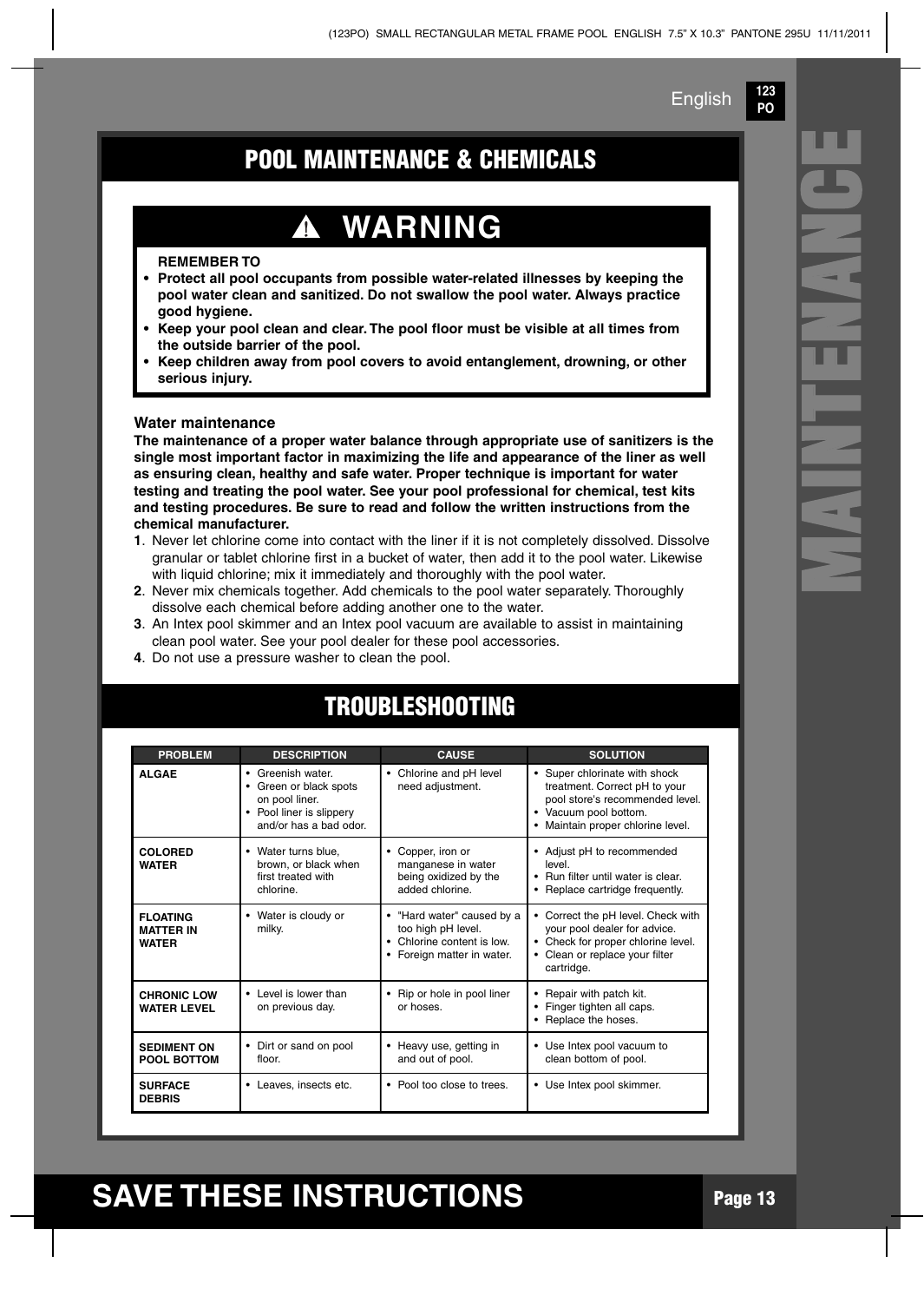**123 PO**

**S**

**T**

**O**

**R**

**A**

**G**

### **POOL MAINTENANCE & DRAINAGE E**

# **CAUTION** ALWAYS FOLLOW THE CHEMICAL MANUFACTURER'S DIRECTIONS, AND THE HEALTH AND HAZARD WARNINGS.

**Do not add chemicals if the pool is occupied. This can cause skin or eye irritation.** Concentrated chlorine solutions can damage the pool liner. In no event is Intex Recreation Corp., Intex Development Co. Ltd., their related companies, authorized agents and service centers, retailers or employees liable to the buyer or any other party for the costs associated with the loss of pool water, chemicals or water damage. **Keep spare filter cartridges on hand. Replace cartridges every two weeks. We recommend the use of a Krystal Clear™ Intex Filter Pump with all of our above-ground-pools. To purchase an Intex Filter Pump or other accessories see your local retailer, visit our website or call the Intex Consumer Services Department at the number below and have your Visa or Mastercard ready.**

#### **www.intexcorp.com**

#### **1-800-234-6839**

**Consumer Service 8:30 am to 5:00 pm PT (Mon.-Fri.)**

**EXCESSIVE RAIN: To avoid damage to the pool and over filling, immediately drain rain water that causes the water level to be higher than the maximum.**

#### **How to Drain Your Pool and Long Term Storage**

Note: This pool has drain valve installed in the corner. Connect the garden hose to the corner valve that directs the water to the appropriate location.<br>1. Check local requisitions for specific direct

- **1**. Check local regulations for specific directions regarding disposal of swimming pool water.
- **2.** Check to make sure that the drain plug inside the pool is plugged in place.<br>**3.** Bemove the can from the drain valve on the outside pool wall
- **3**. Remove the cap from the drain valve on the outside pool wall.
- **4.** Attach the female end of the garden hose to the drain connector.<br>**5.** Place the other end of the hose in an area where the water can l
- **5**. Place the other end of the hose in an area where the water can be safely drained away from the house and other nearby structures.
- **6**. Attach the drain connector. to the drain valve. **NOTE: The drain connector. will push the drain plug open inside the pool and water will start to drain immediately.**
- **7.** When the water stops draining, start lifting the pool from the side opposite the drain, leading any remaining water to the drain and emptying the pool completely.
- **8**. Disconnect hose and adapter when finished.
- **9**. Re-insert drain plug in drain valve on inside of pool for storage.
- **10**. Replace drain cap on outside of pool.
- **11**. Reverse the set up instructions to disassemble the pool, and remove all connecting parts.
- **12**. Be sure that the pool and all parts are completely dry before storage. Air dry the liner in the sun for an hour before folding **(see drawing 10)**. Sprinkle some talcum powder to prevent the vinyl from sticking together and to absorb any residual moisture.
- **13**. Create rectangular shape. Starting at one side, fold one-sixth of liner in on itself twice. Do the same on the opposite side **(see drawings 11.1 & 11.2)**.
- **14**. Once you have created two opposing folded sides, simply fold one over the other like closing a book **(see drawings 12.1 & 12.2)**.
- **15**. Fold the two long ends to the middle **(see drawing 13)**.
- **16**. Fold one over the other like closing a book and finally compact the liner **(see drawing 14)**. **17**. Store the liner and accessories in a dry, temperature controlled, between 32 degrees Fahrenheit (0 degrees Celsius) and 104 degrees Fahrenheit (40 degrees Celsius), storage location.
- 18. The original packing can be used for storage.

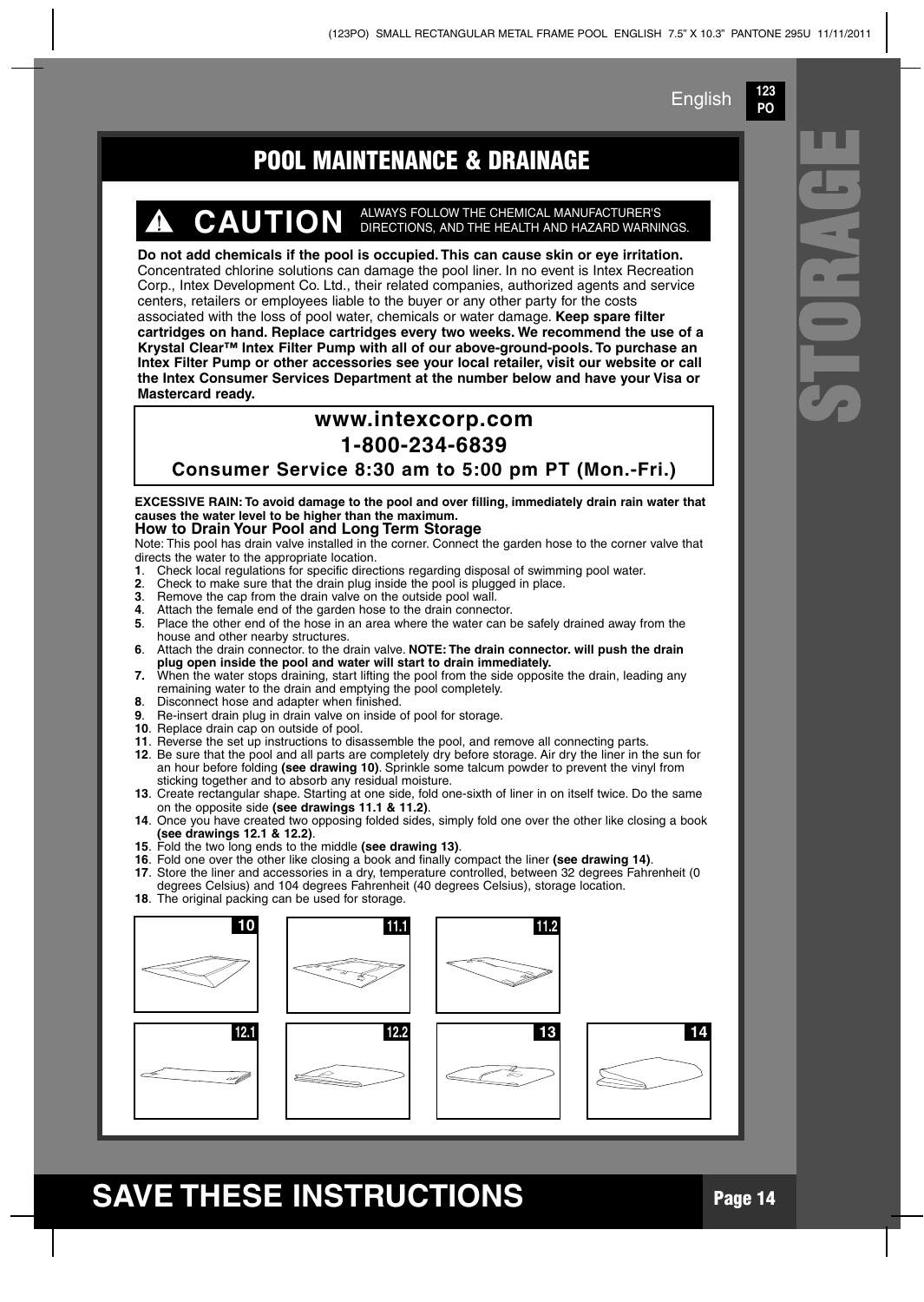**123 PO**

### **WINTER PREPARATIONS**

#### **Winterizing your Above Ground Pool**

**After usage, you can easily empty and store away your pool in a safe place. Some pool owners, however, choose to leave their pool up all year round. In cold areas, where freezing temperatures occur, there can be a risk of ice damage to your pool. We therefore recommend you drain, disassemble and properly store the pool, when the temperature drops below 32 degrees Fahrenheit (0 degrees Celsius). Also see the section ''How To Drain Your Pool''.**

**Should you choose to leave your pool out, prepare it as follows:**

- **1.** Clean the pool water thoroughly. If the type is an Easy Set Pool or an Oval Frame Pool, make sure that the top ring is properly inflated).
- **2.** Remove the skimmer (if applicable) or any accessories attached to the threaded strainer connector. Replace strainer grid if necessary. Be sure all accessories parts are clean and completely dry before storage.
- **3.** Plug the Inlet and Outlet fitting from the inside of the pool with the plug provided (sizes 16' and below). Close the Inlet and Outlet Plunger Valve (sizes 17' and above).
- **4.** Remove the ladder (if applicable) and store in a safe place. Be sure the ladder is completely dry before storage.
- **5.** Remove the hoses that connect the pump and filter to the pool.
- **6.** Add the appropriate chemicals for the winter period. Consult your local pool dealer as to which chemicals you should use and how to use them. This can vary greatly by region.
- **7.** Clean and drain the pump, filter housing and hoses. Remove and discard the old filter cartridge. Keep a spare cartridge for the next season).
- **8.** Bring pump and filter parts indoors and store in a safe and dry area, preferably between 32 degrees Fahrenheit (0 degrees Celsius) and 104 degrees Fahrenheit (40 degrees Celsius).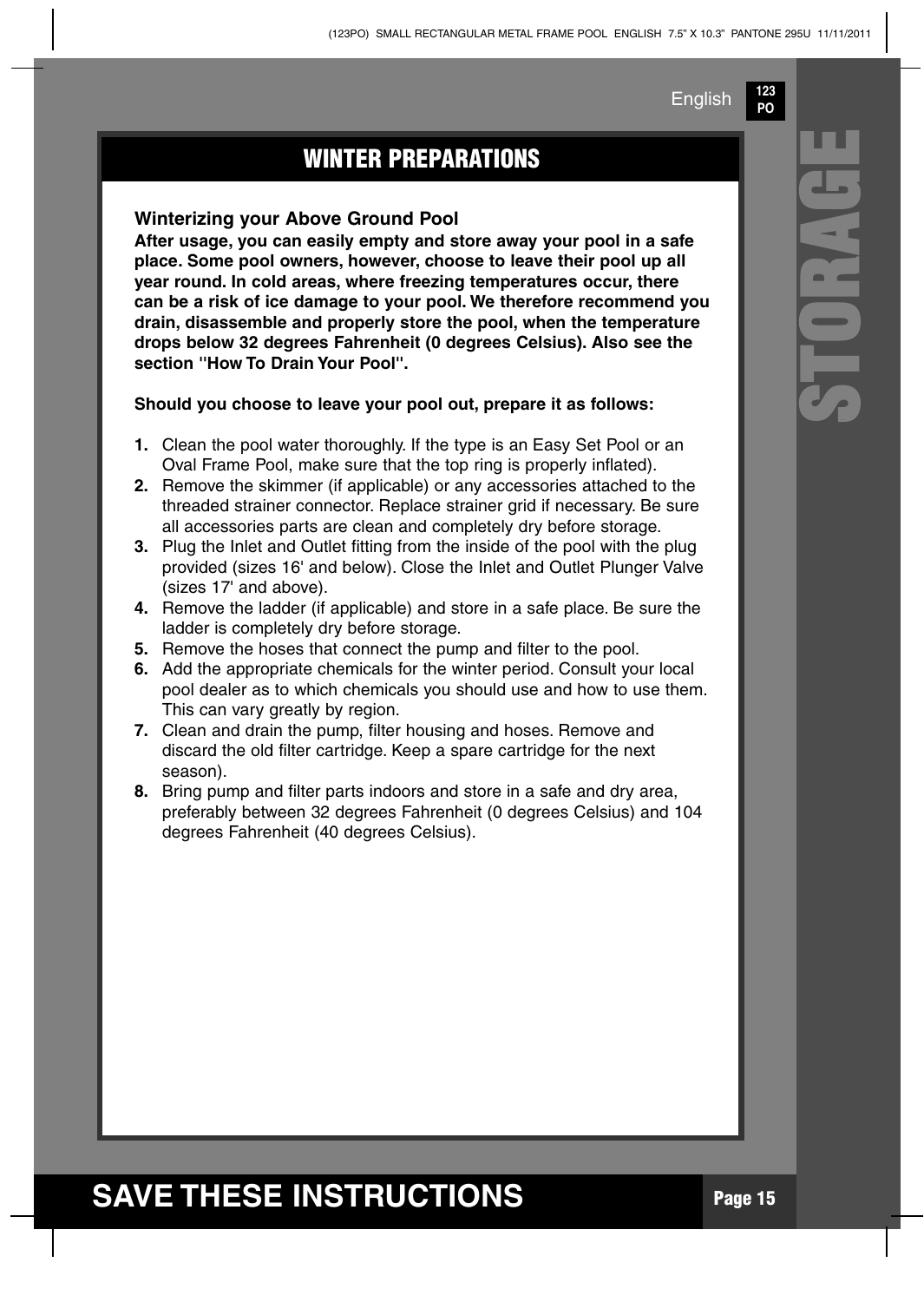**123 PO**

### **GENERAL AQUATIC SAFETY**

**Water recreation is both fun and therapeutic. However, it involves inherent risks of injury and death. To reduce your risk of injury, read and follow all product, package and package insert warnings and instructions. Remember, however, that product warnings, instructions and safety guidelines cover some common risks of water recreation, but do not cover all risks and dangers.**

**For additional safeguards, also familiarize yourself with the following general guidelines as well as guidelines provided by nationally recognized Safety Organizations:**

- Demand constant supervision. A competent adult should be appointed as a "lifeguard" or water watcher, especially when children are in and around the pool.
- Learn to swim.
- Take the time to learn CPR and first aid.
- Instruct anyone who is supervising pool users about potential pool hazards and about the use of protective devices such as locked doors, barriers, etc.
- Instruct all pool users, including children what to do in case of an emergency.
- Always use common sense and good judgement when enjoying any water activity.
- Supervise, supervise, supervise.

**For additional information on safety, please visit**

- **• The Association of Pool and Spa Professionals: The Sensible Way to Enjoy Your Aboveground/Onground Swimming Pool www.nspi.org**
- **• American Academy of Pediatrics: Pool Safety for Children www.aap.org**
- **• Red Cross www.redcross.org**
- **• Safe Kids www.safekids.org**
- **• Home Safety Council: Safety Guide www.homesafetycouncil.org**
- **• Toy Industry Association: Toy Safety www.toy-tia.org**

#### **SAFETY IN YOUR POOL**

**Safe swimming depends on constant attention to the rules. The "NO DIVING" sign within this manual can be posted near your pool to help keep everyone alert to the danger.You may also wish to copy and laminate the sign for protection from the elements.**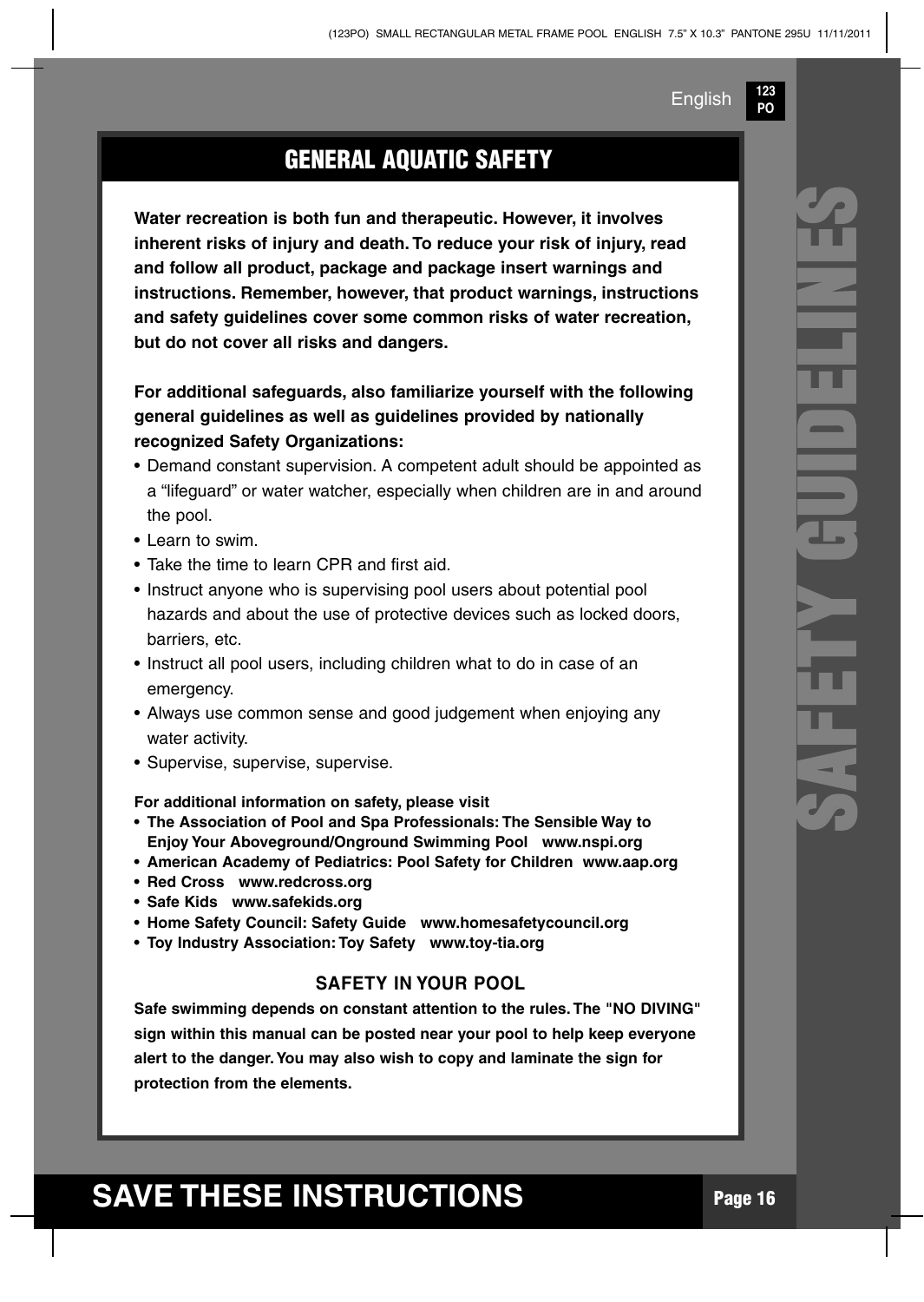#### **WARNNGNO D I V I N G O R J U M P I N G SH A L L O W WAT E R DIVIN G M AY R E** <u>(၇</u> **D LT IN P E R M A N E N T IN J U R Y O R D E AT H • B e** <u>(</u> **afe. S wim with a frie n d. • C hildre n m u st b e a c c o m p a nie d b y a n a d ult. • D o n't s wim w h e n u sin g alc o h ol or dru g s. • B e fa miliar with th e p o ol b efore s wim min g. • N o ru n nin g, ju m pin g, or h ors e pla y in or aro u n** <u>ত</u> **p o ol. • N o gla s s in p o ol are a.** *VOID S ERIO US INJ UR Y A L L POOL US ER S M US T KNO W A ND FOL L O* ≨ *THES E SA FE T Y R UL ES.* **!**

### **POST THIS WARNING NEAR YOUR POOL**

*TO A*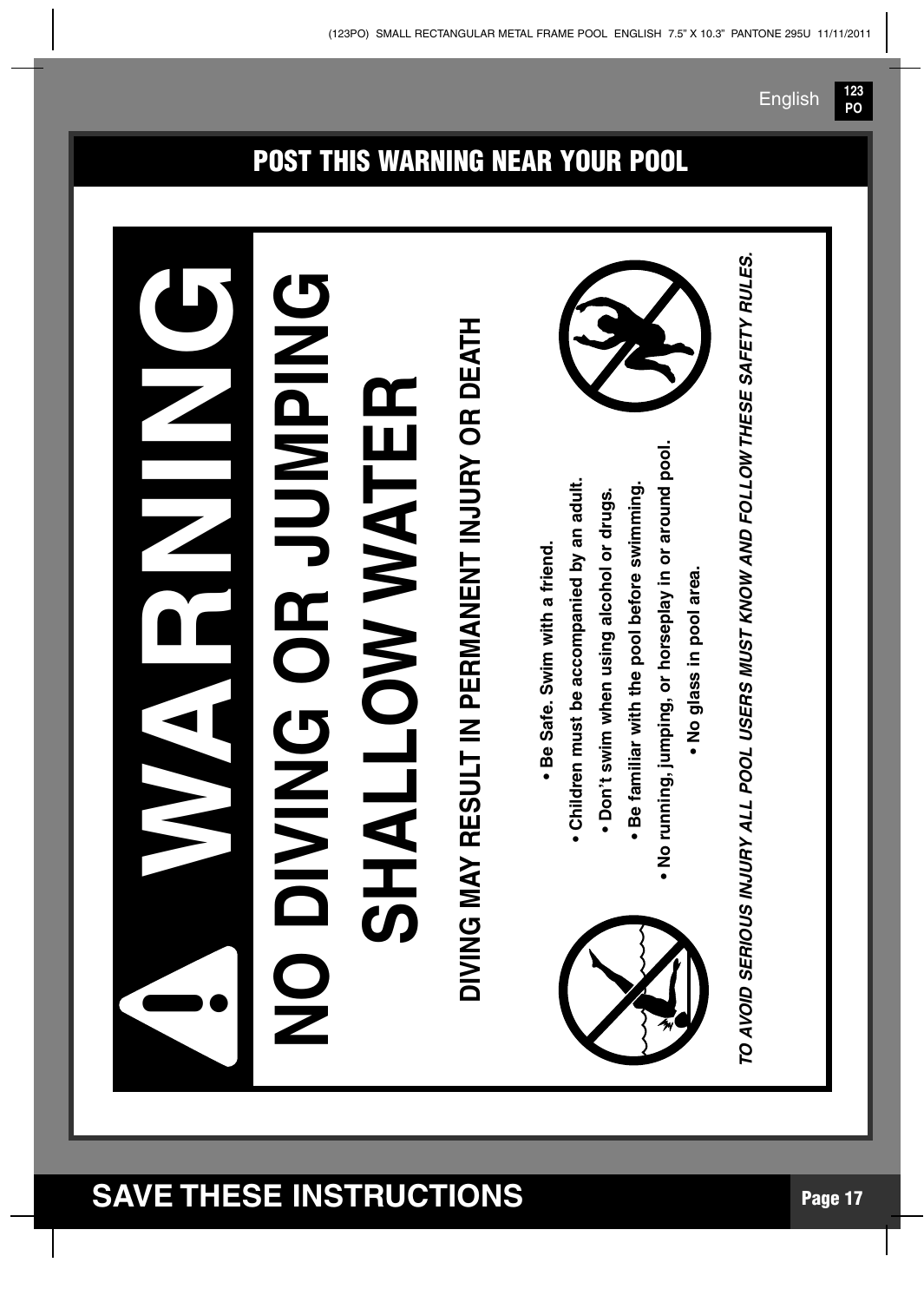**123 PO** English

| <b>COUNTRIES/REGIONS</b>                                                                       | <b>SERVICE CENTER LOCATIONS</b>                                                                                                                                                                                                                                                                |
|------------------------------------------------------------------------------------------------|------------------------------------------------------------------------------------------------------------------------------------------------------------------------------------------------------------------------------------------------------------------------------------------------|
| • UNITED STATES<br>• CANADA                                                                    | <b>INTEX RECREATION CORP.</b><br>1665 Hughes Way<br>Long Beach, CA 90801<br>Tel: 1-800-234-6839<br>Fax: 310-549-2900<br>Website: www.intexcorp.com (U.S./Canada only)<br>Consumer Service Hours: 8:30 am to 5:00 pm<br>Pacific Time, Mon. thru FRI. only.                                      |
| • MEXICO                                                                                       | KAY INTERNACIONAL, S.A. DE C.V.<br>Avenida San Jeronimo #550-5° Piso, Col.<br>Jardines del Pedregal, C.P. 01900<br>México D.F.<br>Tel: 01-800-347-4020 (Collect Call)<br>Tel: 55-9172-8035<br>Fax: 55-9172-8047<br>E-mail: servicenter@kayinternacional.com<br>Website: www.intexmexico.com.mx |
| • PANAMA<br>• PARAGUAY<br>• ECUADOR<br>∙ HONDURAS<br>• EL SALVADOR<br>• NICARAGUA              | <b>SUPRO MUNDIAL S.A./</b><br><b>PRODUCTOS SUPERIORES S.A.</b><br>Boulevard Andrews, Albrook,<br>Panama, Rep. of Panama<br>Tel: 507-300-3800<br>Fax: 507-300-3813<br>E-mail: suproadmin@supropanama.com                                                                                        |
| • COSTA RICA<br><b>• DOMINICAN REPUBLIC</b><br><b>• GUATEMALA</b><br>• COLOMBIA<br>• VENEZUELA | <b>CENTURY USA, LLC</b><br>4731 W. Atlantic Ave., Suite B-3<br>Delray Beach, FL 33445, USA<br>Tel: 561-495-0648<br>Fax: 561-495-4782<br>E-mail: sales@centuryusa.com                                                                                                                           |
| • MIDDLE EAST REGION                                                                           | <b>FIRST GROUP INTERNATIONAL</b><br>Al Moosa Group Building, 1st Floor,<br>Office 102 & 103, UMM Hurair Road,<br>Karama, Dubai, UAE<br>Tel: 00971-4-3373322<br>Fax: 00971-4-3375115<br>E-mail: info@firstgroupinternational.com<br>Website: www.firstgroupinternational.com                    |
| $\cdot$ ASIA                                                                                   | <b>INTEX DEVELOPMENT CO. LTD.</b><br>8th Floor,<br>Dah Sing Financial Centre<br>108 Gloucester Road,<br>Wanchai, Hong Kong<br>Tel: 852-28270000<br>Fax: 852-23118200<br>E-mail: xmservicesupport@intexcorp.com.cn<br>Website: www.intexdevelopment.com                                         |

**For answers to most frequently asked questions, please visit www.intexcorp.com. Non U.S. Residents, please visit www.intexdevelopment.com.**